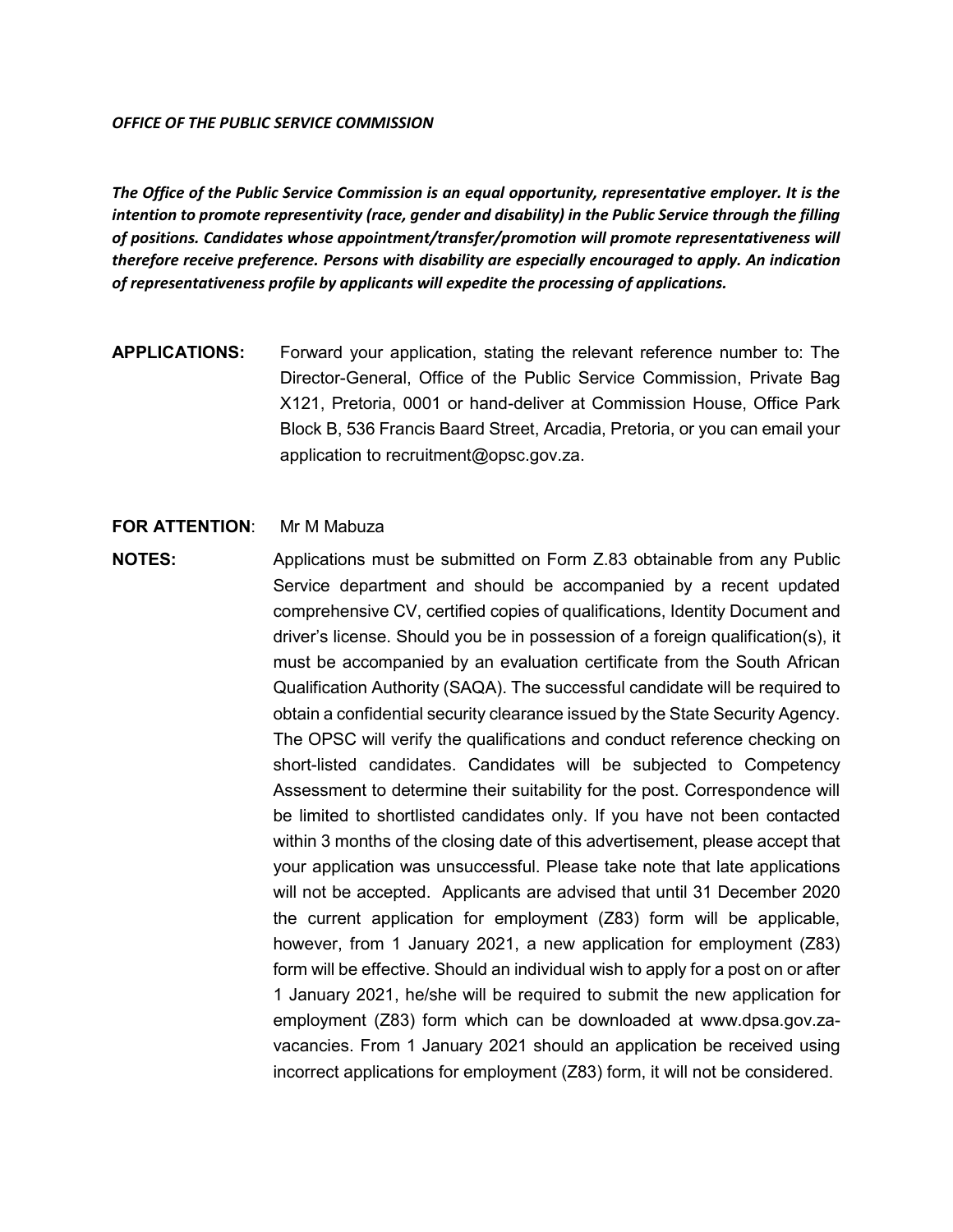**POST: DEPUTY DIRECTOR: COMPLIANCE EVALUATION AND ORGANISATIONAL REVIEWS REF: DD/CEOR/11/20 (2 MONTHS CONTRACT)** This is a re-advertisement, those who previously applied are encouraged to reapply

**SALARY: All-inclusive remuneration package of R869 007 per annum**.

## **CENTRE: PUBLIC SERVICE COMMISSION HOUSE, PRETORIA**

**REQUIREMENTS:** A recognized three-year Bachelor's degree/National Diploma (NQF Level 6/7) in Social Sciences/Public Management and Administration or equivalent qualification ● 3 to 5 years' supervisory experience at Junior Management level ● Experience in Project Management, Research, Monitoring and Evaluation • Knowledge of handling Public Management, Administration and Human Resource Practices and Financial Management Essential knowledge of the Public Service Act, Public Service Commission Act, Senior Management Service Handbook, Performance Management and Development System and other related Public Service prescripts • An understanding of the Constitutional Values and Principles (CVPs) in Section 195 and how these CVPs contribute towards effective public service delivery ● An understanding of how this post supports the role of the Public Service Commission (PSC) regarding the CVPs ● A broad understanding of public administration and how the public service functions. Computer skills in Microsoft Office Suite (Word, Excel, PowerPoint and Outlook ● Excellent report writing, verbal communication, as well as presentation skills ● Commitment to working under sustained pressure and be self-motivated, results oriented and show initiative. Ability to work independently and in project/matrix teams ● Knowledge of people management ● Possess a valid driver's license (with exception of people with disabilities) and be willing to travel ● Ability to relate well with all levels of stakeholders.

**DUTIES:** Key performance areas: Conduct and/or support the promotion of the CVPs ● Provide effective support in the assessment of the functionality of the complaints management system in the public service and its impact on service delivery • Contribute to the data capturing process (data from all national departments) for the development of departmental profiles (6 quantitative evaluations required for 2020/2021) and the Public Service Commission's comments on two presentations to the standing committee on appropriations  $\bullet$  Conduct monthly and quarterly monitoring of the implementation of PSC recommendations and update relevant databases